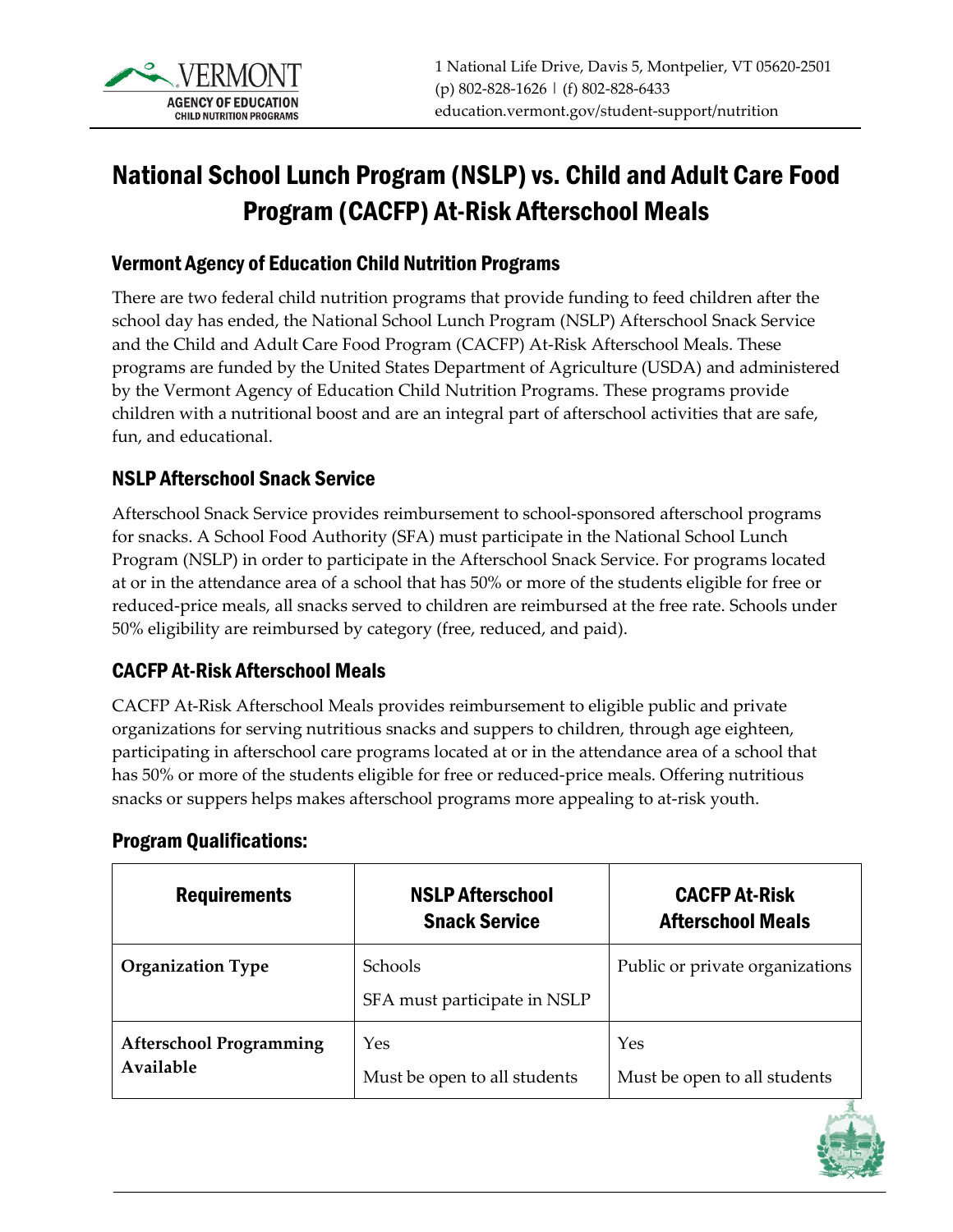| Located in an Area Eligible<br>Location | N <sub>o</sub> | Yes |
|-----------------------------------------|----------------|-----|
| <b>Snack Meal Service</b>               | Yes            | Yes |
| <b>Supper Meal Service</b>              | No             | Yes |

## Choosing the right program for your organization:

- Are you a school or a community program, such as a YMCA or Boys & Girls Club?
	- I am a community program, located in the attendance area of a school that has 50% or more students eligible for free or reduced-price meals.
		- You may operate CACFP At-Risk Afterschool Meals.
	- I am a community program, not located in the attendance area of a school that has 50% or more students eligible for free and or reduced-price meals.
		- You may not operate either program.
	- I am a school that has 50% or more of the students eligible for free or reduced-price meals or located in the attendance area of a school that has 50% or more students eligible for free or reduced-price meals.
		- You may operate CACFP At-Risk Afterschool Meals or NSLP Afterschool Snack Service.
	- I am a school that does not have 50% or more of the students eligible for free or reduced-price meals or is not located in the attendance area of a school that has 50% or more.
		- You may operate NSLP Afterschool Snack Service.

## Commonalities Between Programs:

- Must be offered at a site afterschool that provides regularly scheduled enrichment or educational activities in an organized, structured, and supervised environment
- Enrichment programming must be available to all students
	- o Activities that limit and/or deny participation cannot qualify to participate
	- o Program cannot be limited to school sports teams or clubs
	- o Programs that include supervised athletic activities may participate, provided the athletic activity is open to all and does not limit membership for reasons other than space or security. Varsity sports programs may participate in the snack service, if they are not the primary program used to establish snack eligibility.
- Requires staff training, including civil rights training